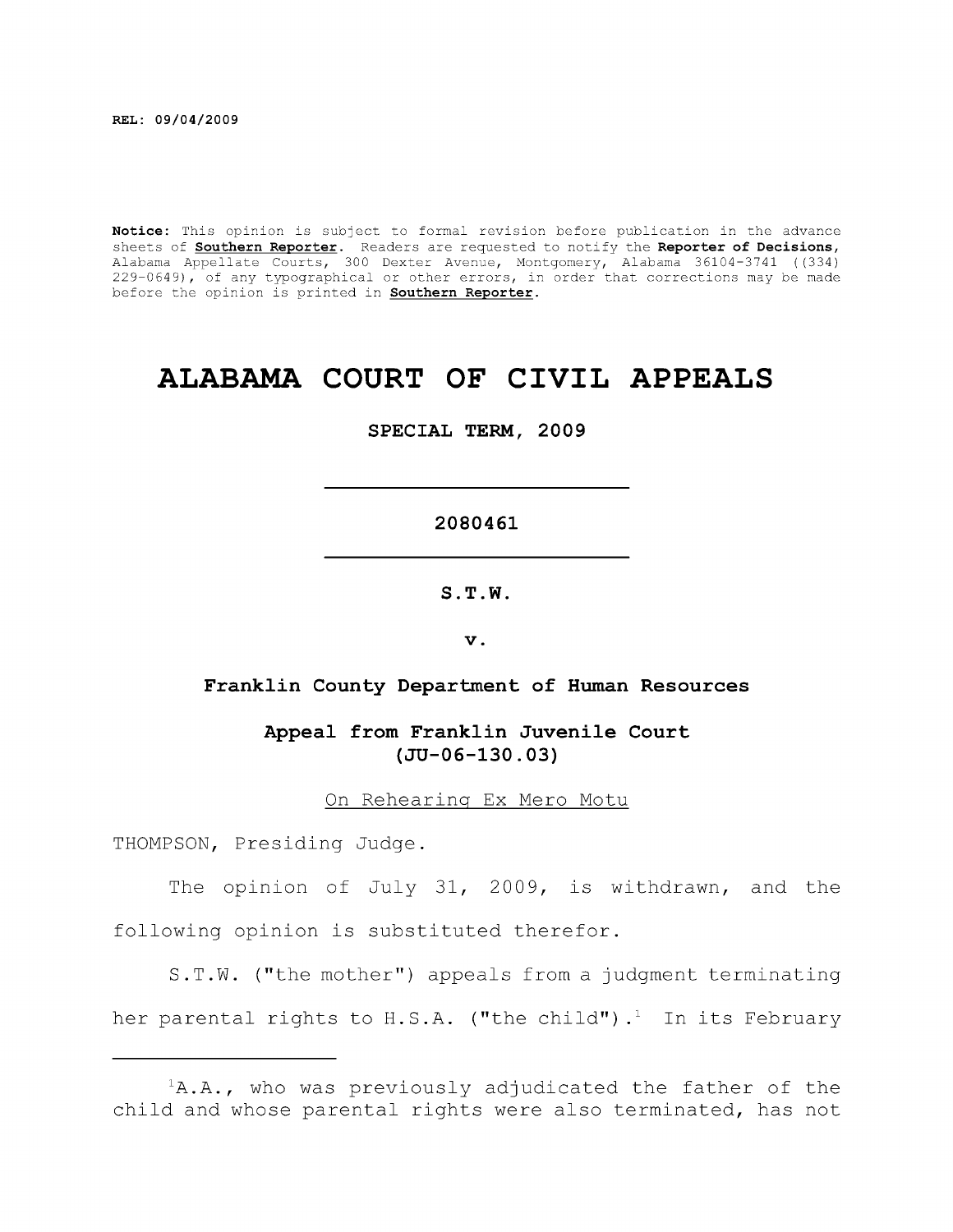9, 2009, judgment, the Franklin Juvenile Court set forth a comprehensive recitation of the evidence presented at the termination hearing and its factual findings and legal conclusions reached after its consideration of the evidence. Our review of the record indicates that the evidence supports the juvenile court's factual findings and legal conclusions. We, therefore, incorporate that judgment, in its entirety, as part of this court's opinion.

"The petition to Terminate Parental Rights [to the child] was filed on November 29, 2007. The mother of the child is [S.T.W.]. She was served with the petition on December 10, 2007. The father of the child is [A.A. (sometimes hereinafter referred to as 'the father')]. He was served initially by publication on August 27, 2008, at a time when his whereabouts were unknown. He was later served by personal service on ....

"The child came into the jurisdiction of the Juvenile Court on October 18, 2006, when she was four days old as a result of a Dependency Petition filed by [the Franklin County Department of Human Resources ('DHR')]. This court has had numerous hearings and reviews of the custody of this child. Both parents were present at the shelter care hearing and agreed that DHR would have temporary emergency custody of the minor child. The child was born to [the mother] during her marriage to [J.W.]. At the adjudicatory hearing on December 21, 2006, both [the mother] and [A.A.] were present and as a result of genetic testing, [A.A.] was adjudicated

appealed.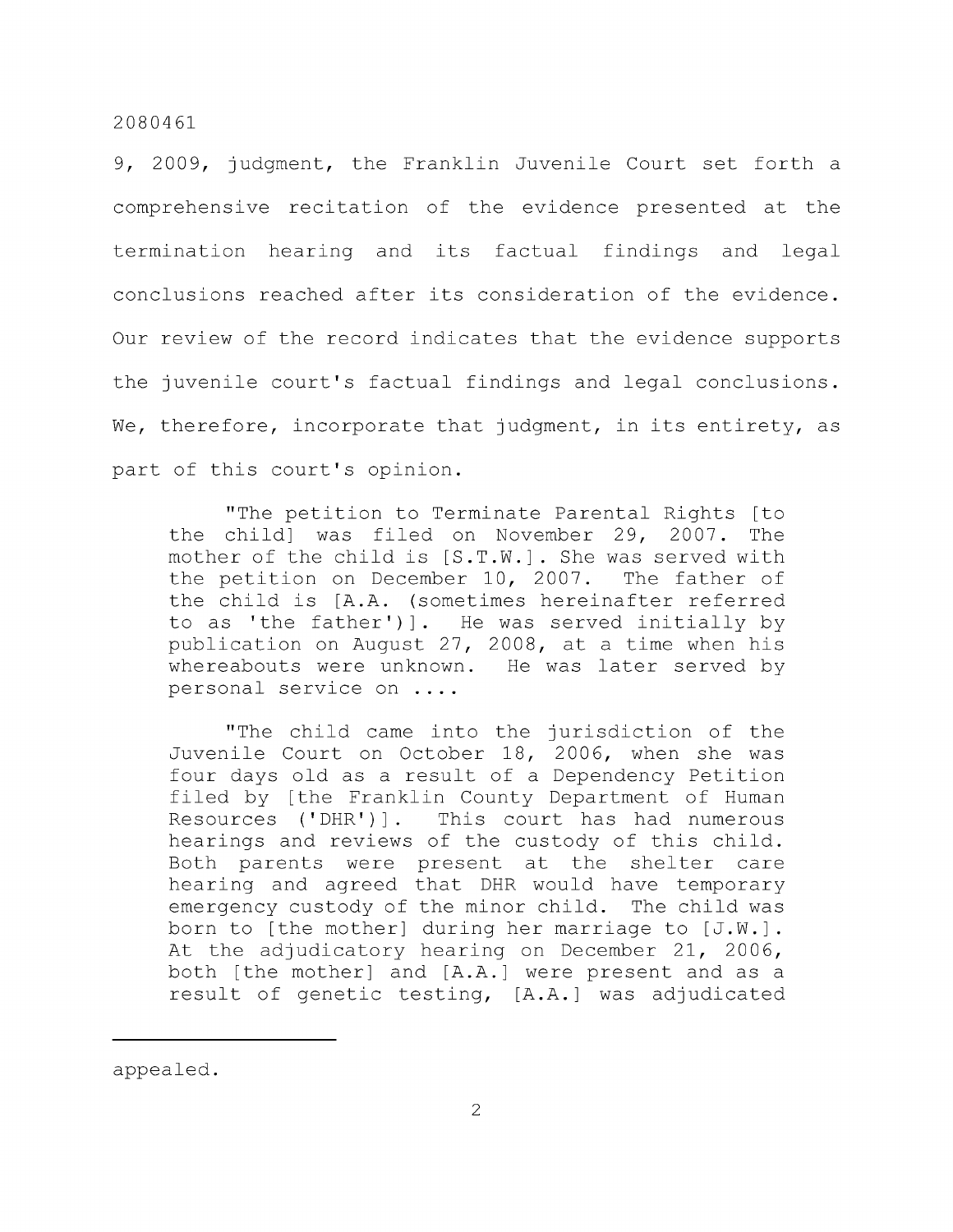the father of the minor child. This Court gave temporary custody of the minor child to DHR. At the hearing on February 27, 2007, both parents were present and agreed that DHR continue to have temporary custody of the minor child. At that time the father indicated that he would be filing a petition for custody. At the review hearing on August 1, 2007, neither parent appeared. The Court ordered that the child continued to be dependent and DHR continued to have custody of the child. A permanency hearing was held on October 29, 2007. At that time, both parents were present. They agreed that the child remained dependent and agreed with the permanency plan of reunification of the child with the parents. At the time of the permanency hearing on June 30, 2008, neither parent was present with the order reflecting that their whereabouts were unknown. The court approved permanency plan was foster-parent adoption. The initial termination hearing was set on October 27, 2008, and neither parent was present. The hearing was continued. At the next hearing date, ... the mother failed to appear. The father appeared and requested an attorney to represent him. The hearing was held . . . .

"Based on the testimony presented, DHR was contacted by the hospital on October 16, 2006, two days after the child was born. DHR worker, Stephanie Pinkard, visited the mother and baby at the hospital. The mother had admitted using marijuana during her pregnancy, but she tested negative for drugs at the hospital. The mother did not have a home to go to with the baby and did not have any items necessary to provide care for the baby. The mother was married to [J.W.] at the time of [the child's] birth, but the mother alleged that [A.A.] was the biological father. [J.W.] was in the Franklin County Jail charged with Capital Murder of  $[C.W.]$ , who was the infant son of  $[J.W.]$  and [the mother] . [The father] was at the hospital but he did not have a plan for caring for the baby. He was

3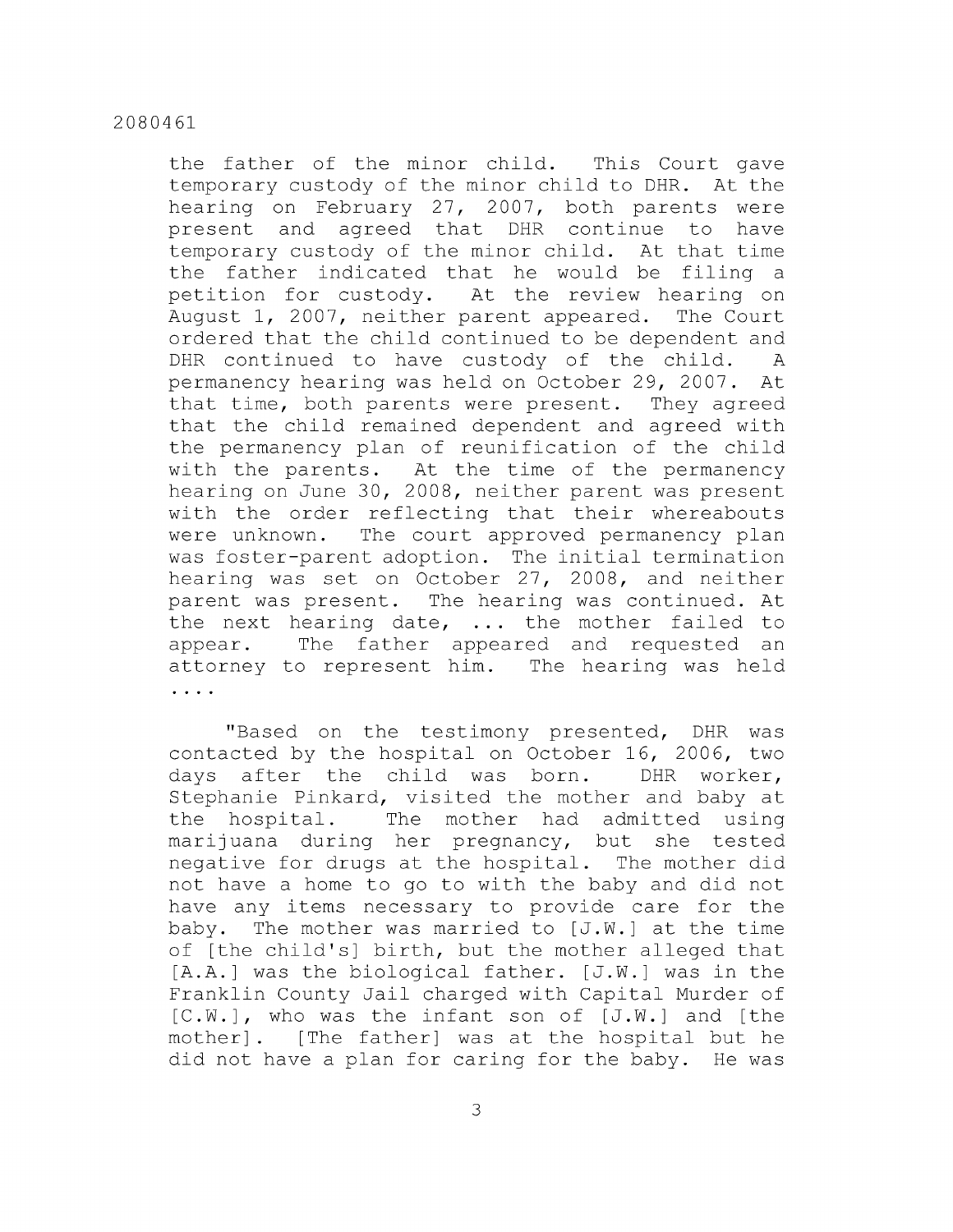working at that time. DHR filed the petition for custody due to the death of [C.W.] while in [the mother's] care, the mother's history of drug and alcohol abuse, and neither parent having a home for the baby. All of [the mother's] other children were in DHR custody at that time.

"[The mother] has given birth to five children. They are:  $[K.J.]$ ,  $[L.N.]$ ,  $[D.W.]$ ,  $[C.W.]$ , and  $[the]$ child] . At the time of the [termination] hearing, the mother did not have custody of  $[K.J.]$ ,  $[L.N.]$ , and  $[the child] .<sup>[2]</sup> \quad \text{Parental rights to } [D.W.] \quad \text{were}$ terminated and [C.W.] is deceased.

"[The child] was taken home from the hospital by foster parent, [K.G.] . [K.G.] is the adoptive parent of  $[D.W.]$ . She took  $[D.W.]$  home from the hospital in June 2004, after his birth. [K.G.] worked with the parents during visits and would provide assistance to the parents when they called for help with [the child]. [K.G.] has not had any direct communication with the parents since June 2007.

"Stephanie Pinkard began working with the parents to reunify them. DHR recommended that the mother attend Freedom House Intensive Outpatient Program. Freedom House reported that she would not attend the sessions regularly. Ms. Pinkard also sought names for relative placement. Stephanie Pinkard was given the name of a person in Mississippi and that person stated that she did not want custody of the child. [The father] gave his father's name, but the paternal grandfather had health problems that prevented him from seeking custody of [the child].

 ${}^{2}$ A reference in the record indicates that K.J. and L.N. have been placed, together, in the custody of their grandparents.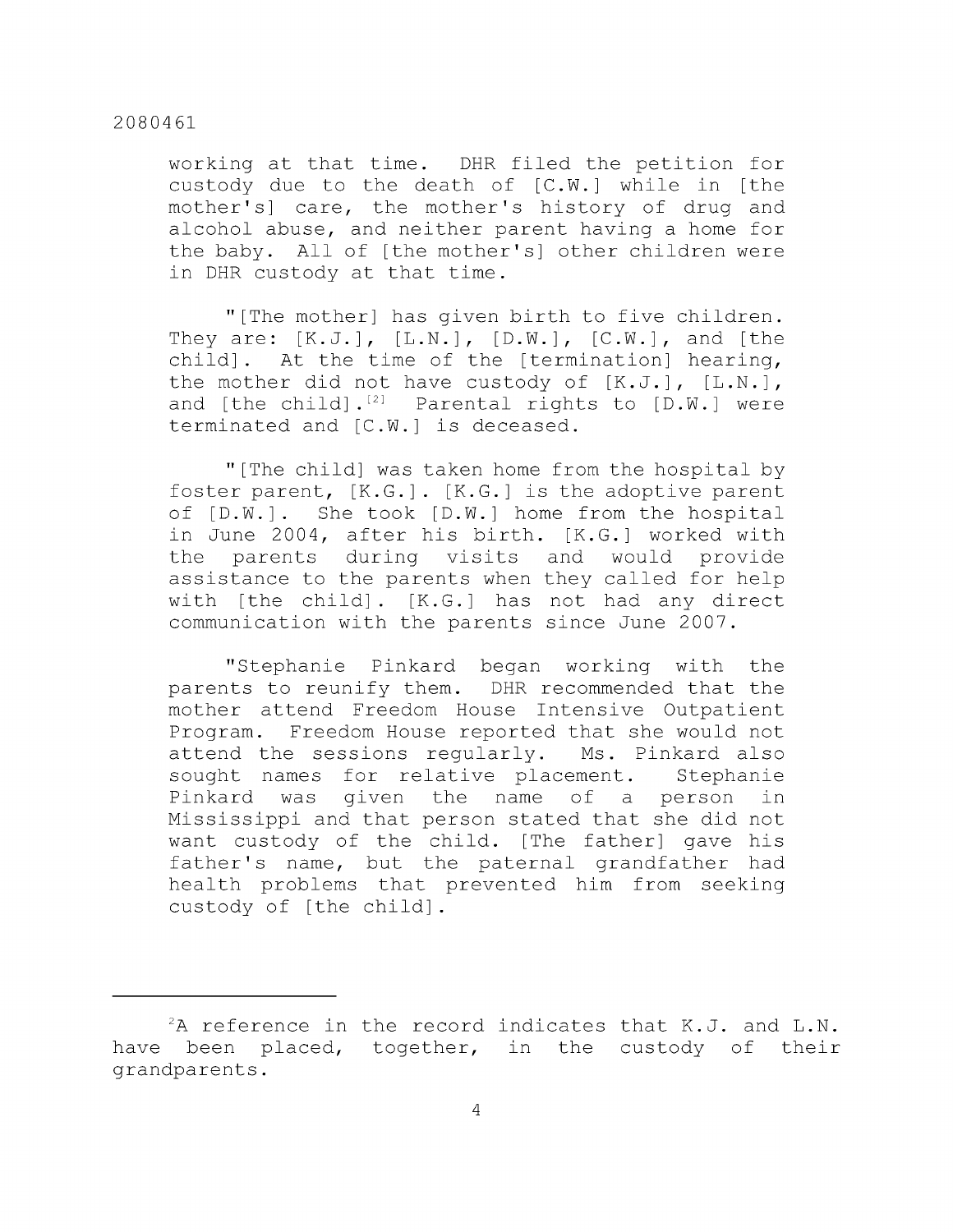"Laura Johnson, who was employed at Family Options, began working with the parents on December 13, 2006. The parents were not married to each other, but were residing in the same household. Ms. Johnson met with the parents and set goals for them. She saw them three days in a row initially. At that time, [the father] was employed, but [the mother] was not employed. [The father] became unemployed while she was working with them. By January 5, 2007, he was still unemployed and had been for two to three weeks. She gave both parents applications for jobs through Kelly Services and neither of them followed through with the applications. [The child] was visiting in the home for three to four days including overnight. Ms. Johnson had the opportunity to observe the parents interact with the child. While she was in the home, the child was in the bouncy seat most of the time and [Johnson] observed very little interaction between the parents and child. During times that they had the child they would not have money and would have to call the foster mother to give them formula and diapers to care for the child. Ms. Johnson worked with them a total of sixty (60) hours. Family Options withdrew from working with them on January 5, 2007, due to their instability during this time and their experience during five or six prior interventions with [the mother] and her other children.  $[3]$ 

"Betsy Puckett became the foster care worker on April 5, 2007. She had worked with [the mother] previously with her other children. The parents' goals were steady employment, consistent visitation, housing, and no drug or alcohol use. During the time Ms. Puckett began working with the parents and

<sup>^</sup>Johnson testified that Family Options decided to stop working with the mother because it had offered her services on five or six previous occasions and those services had not been effective in assisting the mother to reunite with her children.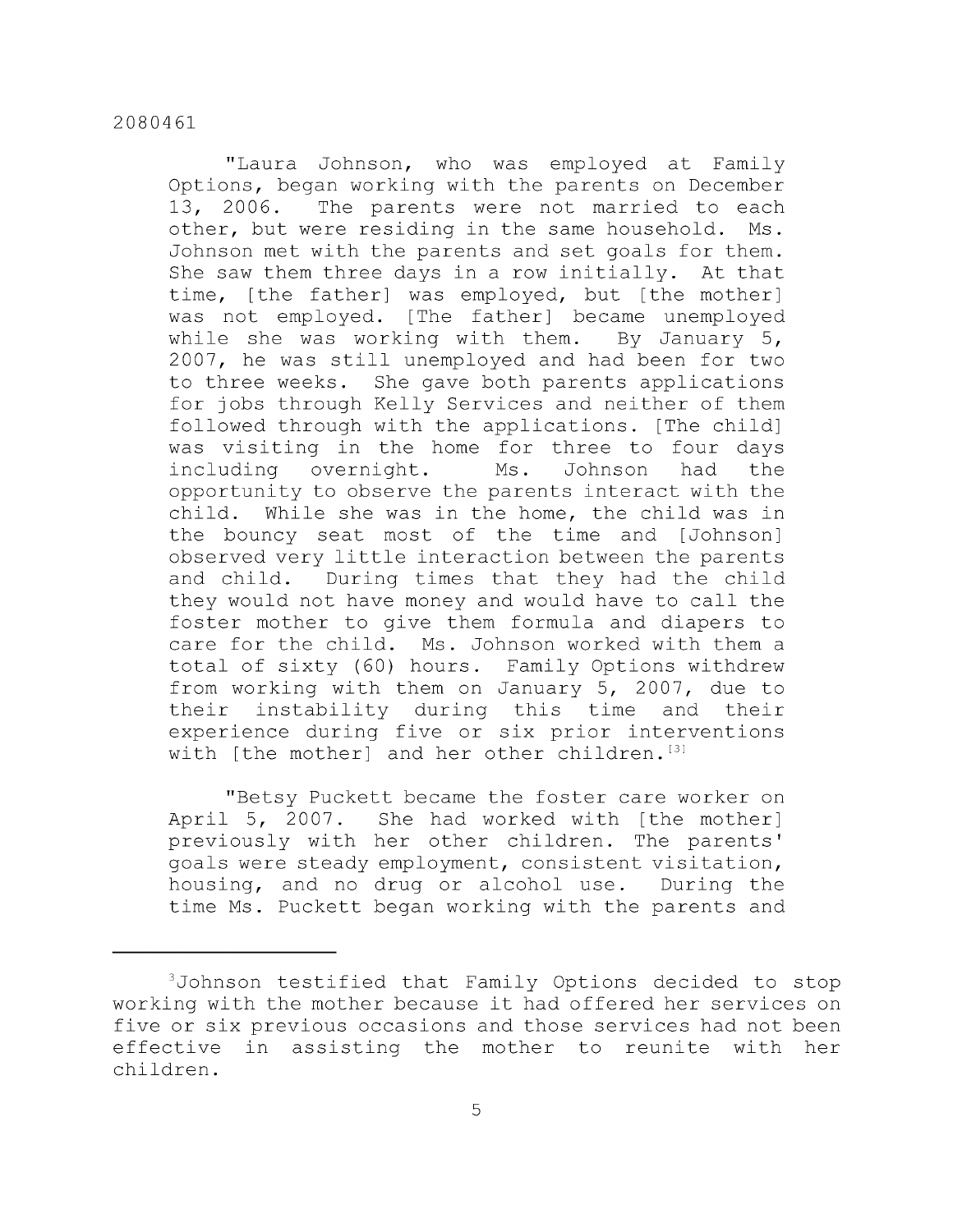until October 31, 2007, the parents had numerous jobs. The mother was employed approximately half the time and the father was employed less than half the time. The parents were having visits with the child in their home until June 7, 2007. On that day [the father] was arrested for Domestic Violence. [The child] was in the home at the time. Both parents admitted to the worker that they had been drinking that night. $^{[4]}$  Later in the hearing, [the father] testified that he was ordered to attend the P.E.A.C.E. program, but he failed to complete the program. He received a suspended sentence and a fine. After the domestic dispute, visitation was changed to supervised by the paternal grandfather. After that date, the worker had very little contact with the parents and could not confirm housing or employment. At a meeting with the parents on October 26, 2007, Ms. Puckett told the parents that DHR would move to terminate their parental rights. [Puckett] left DHR on October 31, 2007, and has not had any contact with the [parents] since that time.

" [The father] testified that since October 2007, he has seen [the child] less than ten times. He testified that the last [scheduled] visit he [had] with the child was eleven months ago and he has seen her once since then during October 2008.<sup>[5]</sup> [The father] has never paid any support for the benefit of the child. He has lived in five places during the last eighteen months and has not had steady employment. He has been arrested for four more criminal offenses since the domestic dispute in 2007. Those charges are pending and are: Domestic

 $4$ In addition, both parents admitted to having taken the child briefly to Tennessee, although each knew that the child was not permitted to be removed from Alabama.

 $5A.A.$  testified that, in October 2008, he happened to see the child at a restaurant where she was eating with her foster parents; that was not a scheduled visit.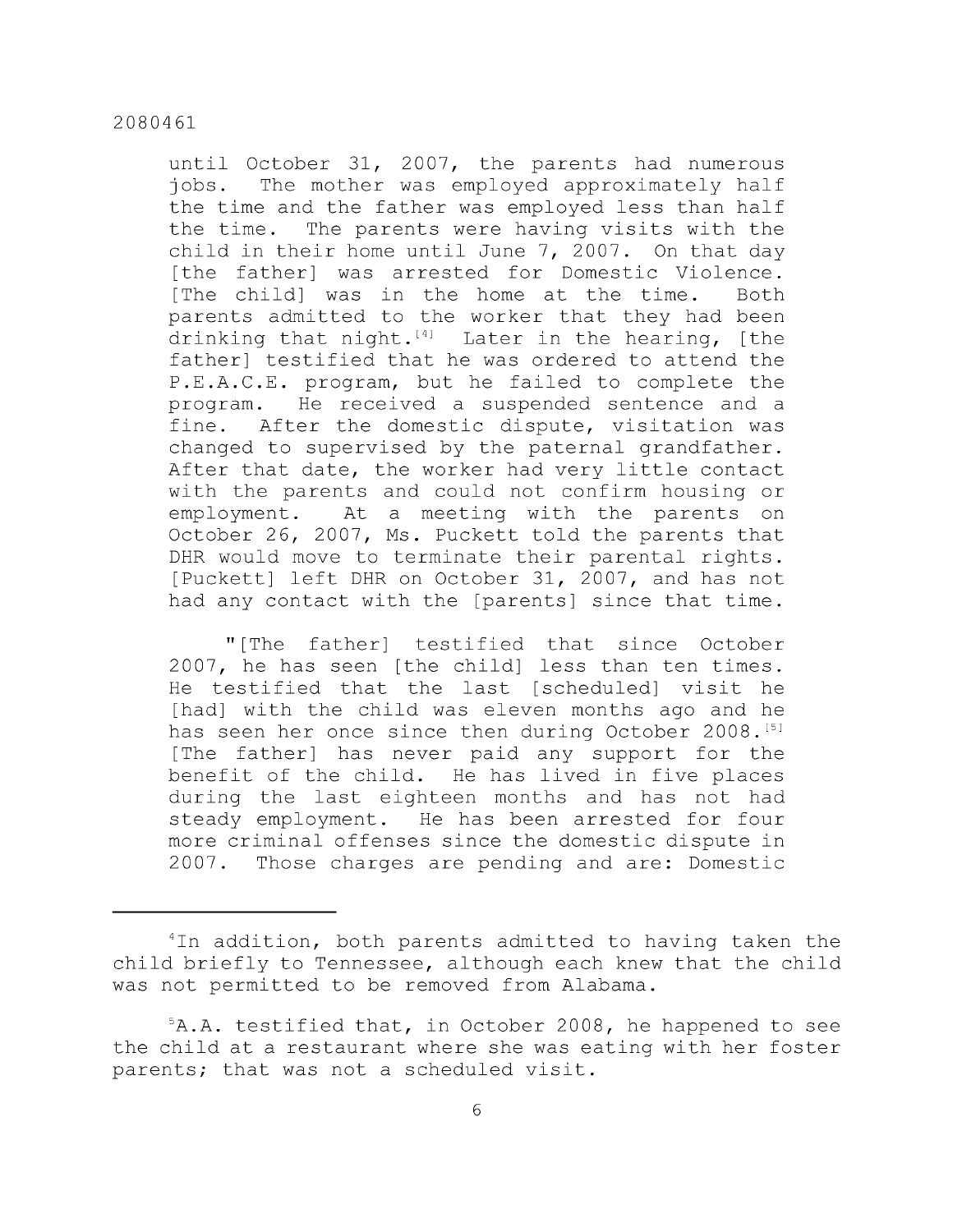Violence in the third degree; Menacing; Robbery in the first degree; and Manufacturing Methamphetamine in the first degree. He is now living with his father, mother, brother and sister where he sleeps on the couch. He stated that he was now ready to be a parent to [the child].

"[The mother] testified that she moved to Mississippi in January 2008, and continues to live there. She and [the father] separated on October 31, 2008. She is employed as a roofer and has been since October 2008. She has not provided any financial support for [the child] . She has been under a court order to pay support for her two older children, [K.J.] and [L.N.], and has an outstanding warrant for her arrest for failure to pay this court-ordered support. She testified that she has not seen [the child] since December 25, 2007. She promised the Court that she would pay her past-due support when her boyfriend's tax refund came in. She testified that she feels like she did a 'horrible thing.'

"Based on the testimony and evidence presented, the court finds from clear and convincing, competent, material and relevant evidence that [the mother] and [the father] are unable to discharge their responsibility to and for the care [of the child], and specifically finds as follows:

"1. That reasonable efforts by [DHR] leading toward rehabilitation of the mother have failed.

"2. [The mother] and [the father] have failed to maintain regular visits with [the child].

"3. [The mother] and [the father] have failed to pay any support for the child when they had the ability to do so.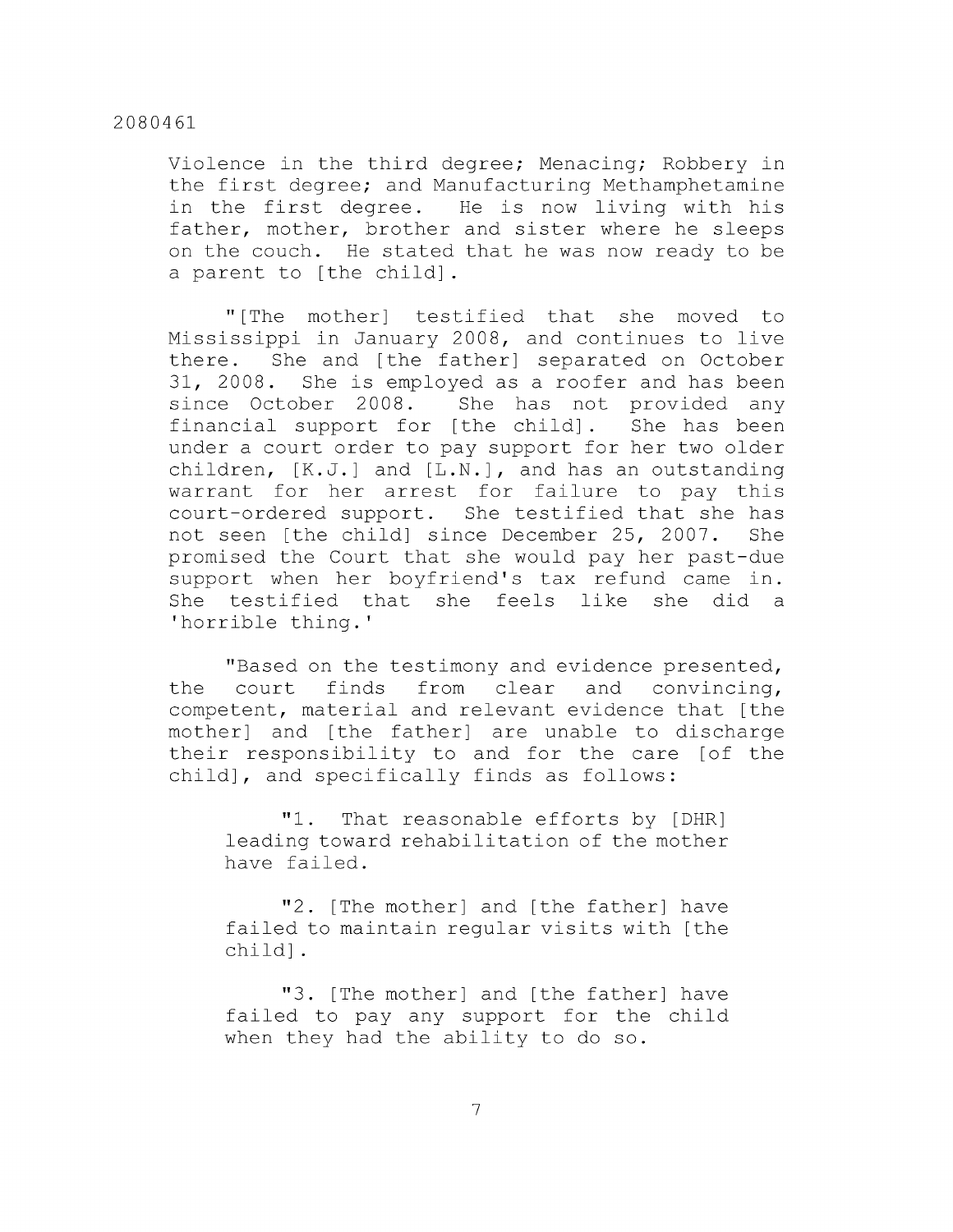"4. [The mother] and [the father] have failed to provide for the material needs of [the child].

"5. There are no viable options in placing the children with other relatives.

"6. [The mother] and [the father] failed to maintain consistent contact or communication with the child.

"7. [The mother] and [the father] by their actions lacked the effort to adjust their circumstances to meet the needs of the child in accordance with agreements reached with DHR and Family Options.

"The Court also finds from clear and convincing evidence that all viable alternatives to the termination of parental rights have been considered and it is in the best interest of [the child] to terminate the parental rights of [the mother] and [the father].

 $\mathbf{u}$ ,  $\mathbf{v}$ ,  $\mathbf{v}$ 

"Therefore, the court does hereby ORDER that the parental rights of [the mother] and [the father] as to [the child] are hereby TERMINATED ...."

On appeal, the mother argues only that the juvenile court erred in concluding that the Franklin County Department of Human Resources ("DHR") had made reasonable efforts toward reuniting her with the child. Section 12-15-65(g) (2), Ala. Code 1975, required that, generally, "reasonable efforts" be made to reunify parents and children and that the juvenile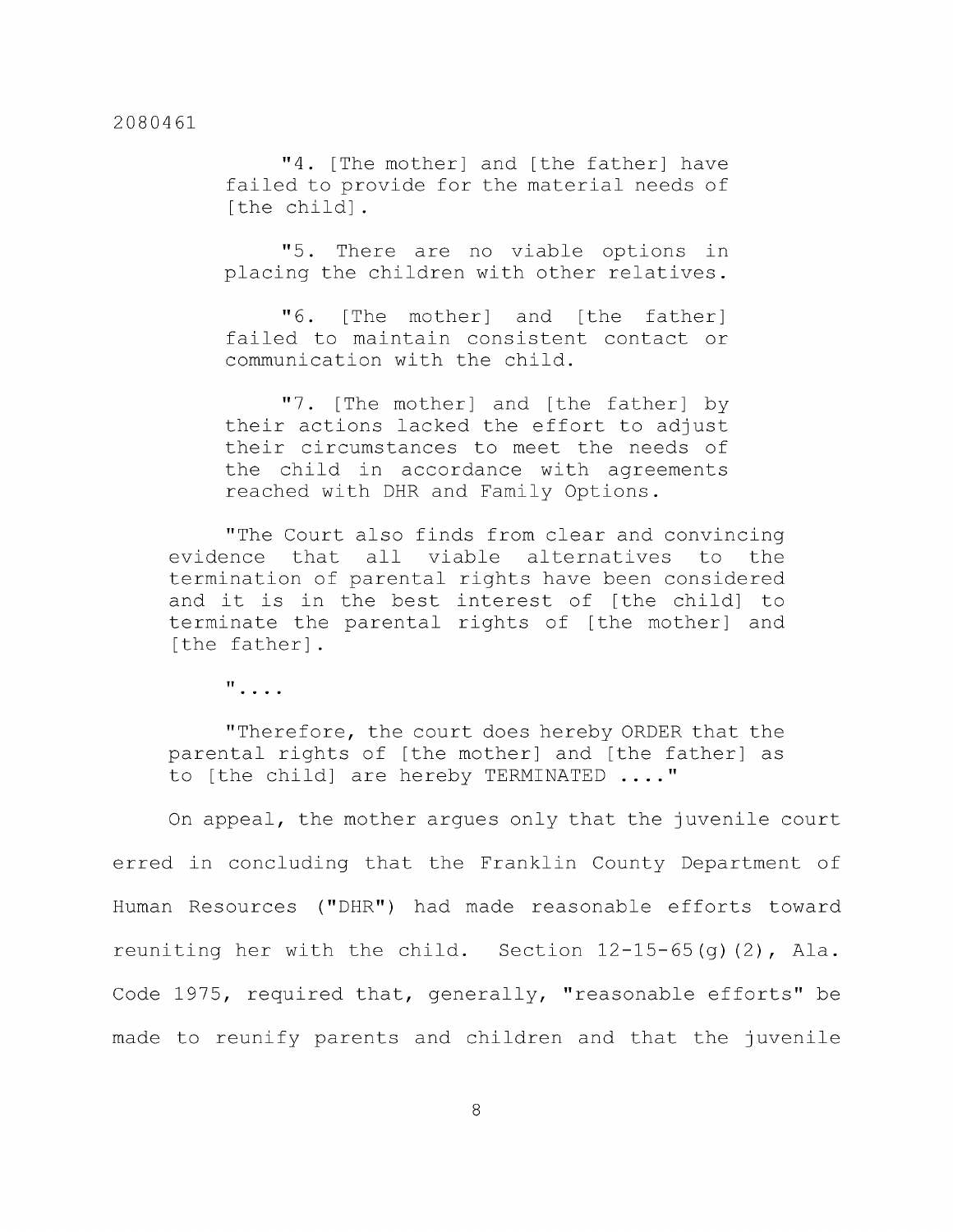court enter orders ensuring that such efforts are being attempted.<sup>6</sup> However, "reasonable efforts" toward reunification are not always required.<sup>7</sup> Subsection (m) of  $\mathcal S$ 12-15-65 provided, in pertinent part:

"Reasonable efforts shall not be required to be made where the parental rights to a sibling have been involuntarily terminated or where a court of competent jurisdiction has determined that a parent has done any of the following:

"(1) Subjected the child to an aggravated circumstance, including, but not limited to, abandonment, torture, chronic abuse, substance abuse, or sexual abuse.

"(2) Committed murder or voluntary manslaughter of another child of such parent.

"(3) Aided or abetted, attempted, conspired, or solicited to commit murder or voluntary manslaughter of another child of such parent.

"(4) Committed a felony assault which resulted in the serious bodily injury to

 $7$ This court may affirm a judgment that is correct for any reason, even one not cited by the trial court. Boykin v. Magnolia Bay, Inc., 570 So. 2d 639, 642 (Ala. 1990).

 $6$ By Act No. 2008-277, Ala. Acts 2008, the Alabama Legislature, among other things, amended an renumbered § 12- 15-65 and enacted the Alabama Juvenile Justice Act ("the AJJA"), codified at § 12-15-101 et seq., Ala. Code 1975. Section 12-15-65 was effective until January 1, 2009; the effective date of the AJJA is January 1, 2009.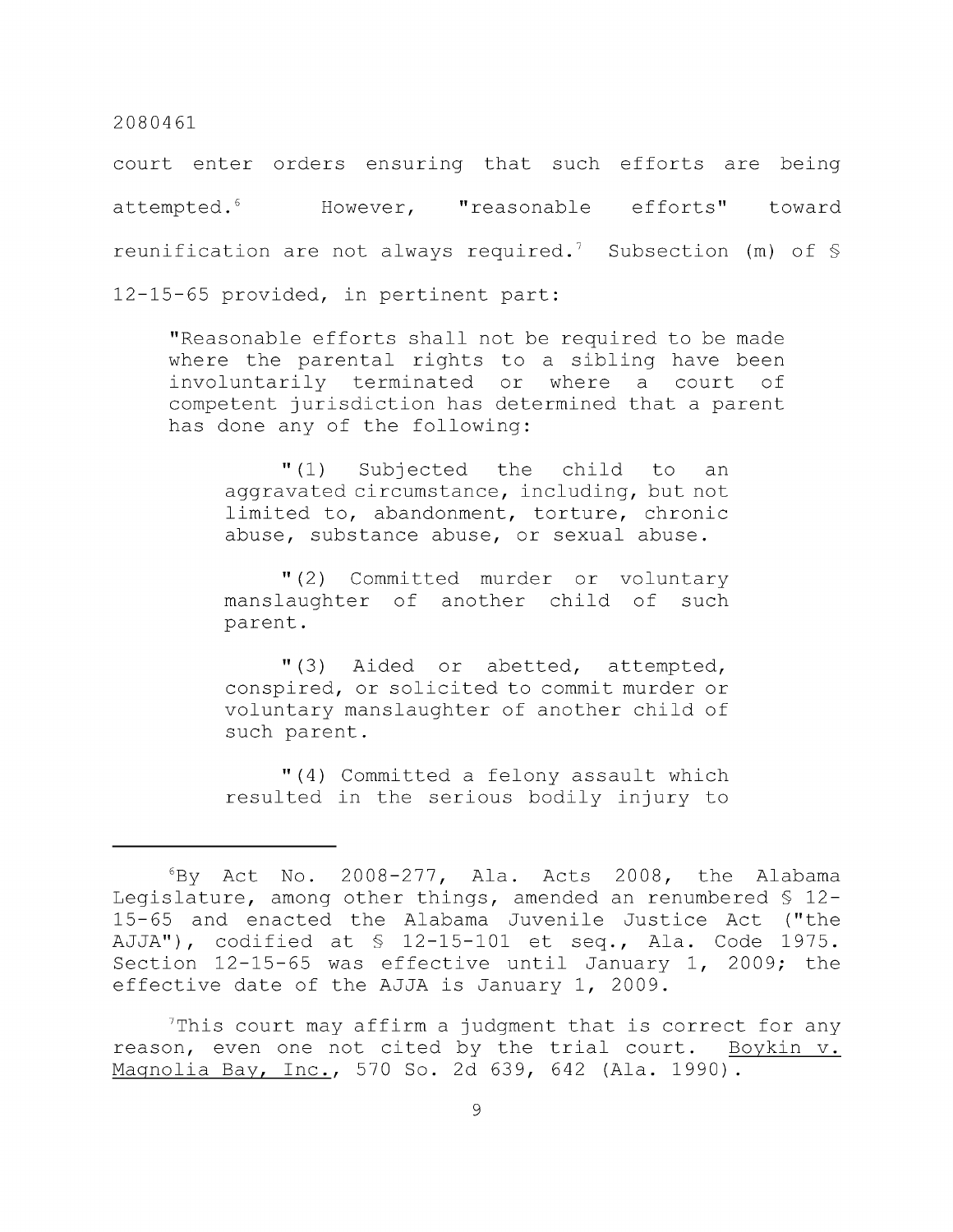the child or another child of such parent.  $\ldots$ <sup>n</sup>

Also,  $\frac{1}{2}$  26-18-7(a)(1), Ala. Code 1975, provided that if parents have abandoned the child "proof shall not be required of reasonable efforts to prevent removal or reunite the child with the parents."<sup>8</sup>

The juvenile court specifically determined that the mother's parental rights to one of her children, D.W., have been terminated; the record supports that finding. Also, we note that the mother has lost custody of two of her other children and that another child died at the hands of her husband,  $J.W.^9$  Thus, given the facts of this case, the juvenile court was not required to consider whether reasonable efforts had been made to reunite the mother with the child.  $\frac{12-15-65(m)}{m}$ . We note that the evidence concerning DHR's and Family Option's previous efforts to assist the mother tends to indicate that previous attempts to reunite the mother with her other surviving children were

<sup>^</sup>Section 26-18-7 was amended and renumbered effective January 1, 2009. See Act No. 2008-277, Ala. Acts 2008; see also note 6.

<sup>&</sup>lt;sup>9</sup>The record does not indicate whether the mother has divorced J.W.